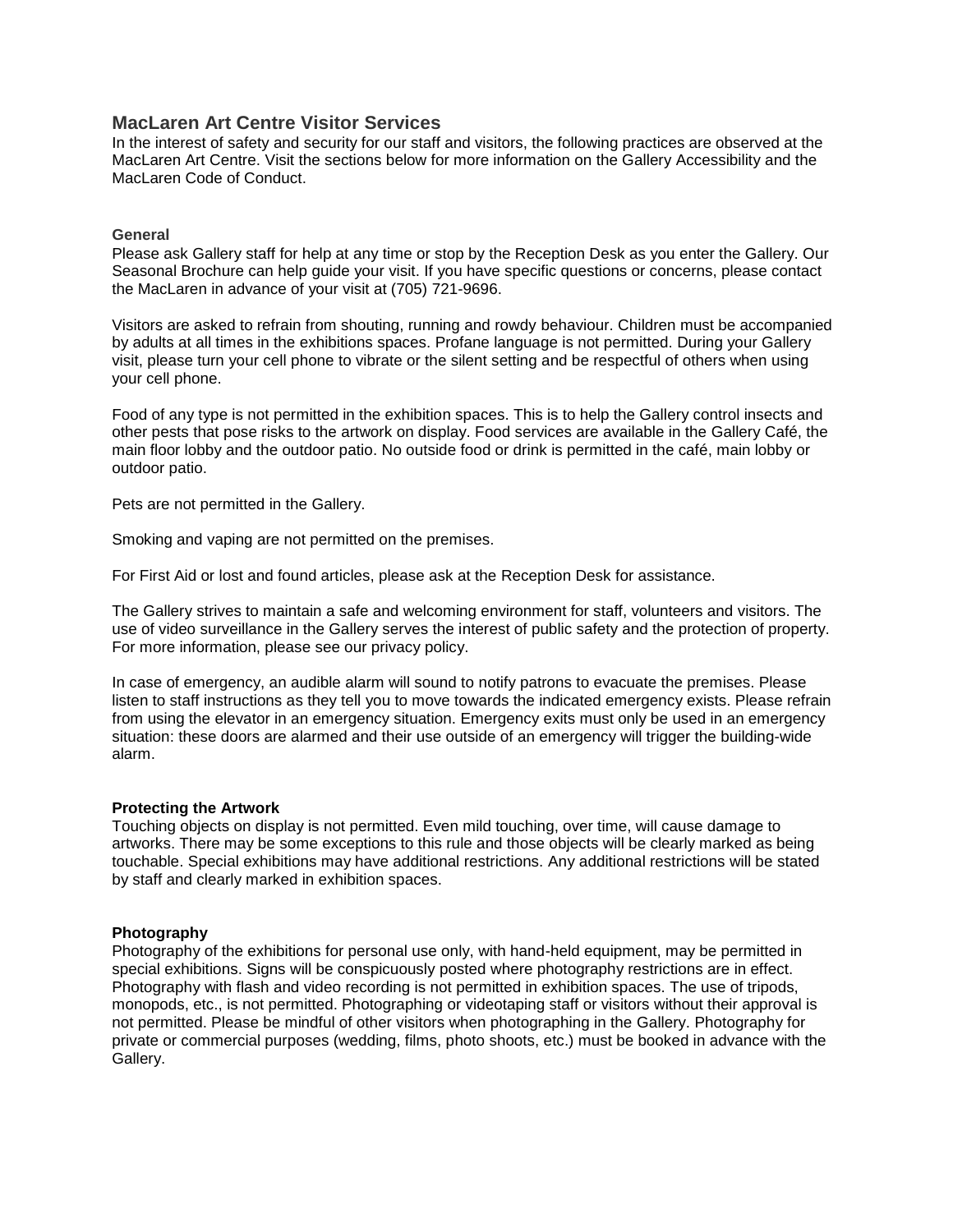## **Sketching**

Visitors are welcome to sketch in the exhibition spaces with pencil only. Easels are not permitted. Sketching activities may be restricted on busy days.

### **Gallery Tours**

Free public tours of the current exhibitions with our Gallery Attendants are available on weekends during Gallery hours from 10 am to 4 pm. During the week, staff are available to answers questions regarding the artwork or current or upcoming exhibitions. Gallery tours may be booked in advance for groups of all interests and sizes, including camp, school, special interest and families, and are available year round (except statutory holidays). To book a tour or for more information please contact us at 705-721-9696 or email [maclaren@maclarenart.com.](mailto:maclaren@maclarenart.com)

### **Baggage**

The Gallery does not have a coat check, but cupboard are provided for coats in public spaces.

Visitors may each carry one small personal item, such as a purse, into the Gallery. Diaper bags, large bags, backpacks, parcels and other oversized items may be checked free of charge at the Reception Desk. When worn, large bags and backpacks extend your personal space, which can put art objects at risk. A baby change table is available in the main floor washroom.

Full size umbrellas are not permitted in the Gallery. Collapsible umbrellas are permitted, providing they can be carried in a pocket or small bag.

Electronics, such as laptop computers, can be checked at the Reception Desk. Visitors may be asked to demonstrate that the device is in working order prior to checking it in.

Special exhibitions may have additional restrictions.

Visitors are encouraged not to bring musical instruments to the Gallery. Instruments must be checked at the Reception Desk, subject to space availability.

All bags entering or leaving the Gallery including purses are subject to inspection by Gallery staff.

Please leave your valuables at home. The Gallery does not assume liability for items checked at the front desk.

The following items are not permitted in the Gallery at any time: paints and aerosols, indelible markers, weapons of any type, any item prohibited under the Criminal Code of Canada and any item deemed by Gallery staff to be inappropriate.

The Gallery reserves the right to amend the above restrictions without notice.

### **Tips for Families**

The Gallery strives to be a family friendly environment. Activity sheets for children and family didactics are available to assist families with their visits. Parents are advised that some exhibitions may contain mature content. Please contact our staff should you have any questions about our current exhibition content.

Backpack-style child carriers are not permitted in the exhibitions spaces for safety reasons. Please do not carry children on your shoulders as some spaces in the Gallery have low ceilings.

Rental strollers are not available. Strollers may be restricted in the exhibition spaces depending on the display or on very busy days, as they can pose a risk to other visitors and artwork. Wagons and other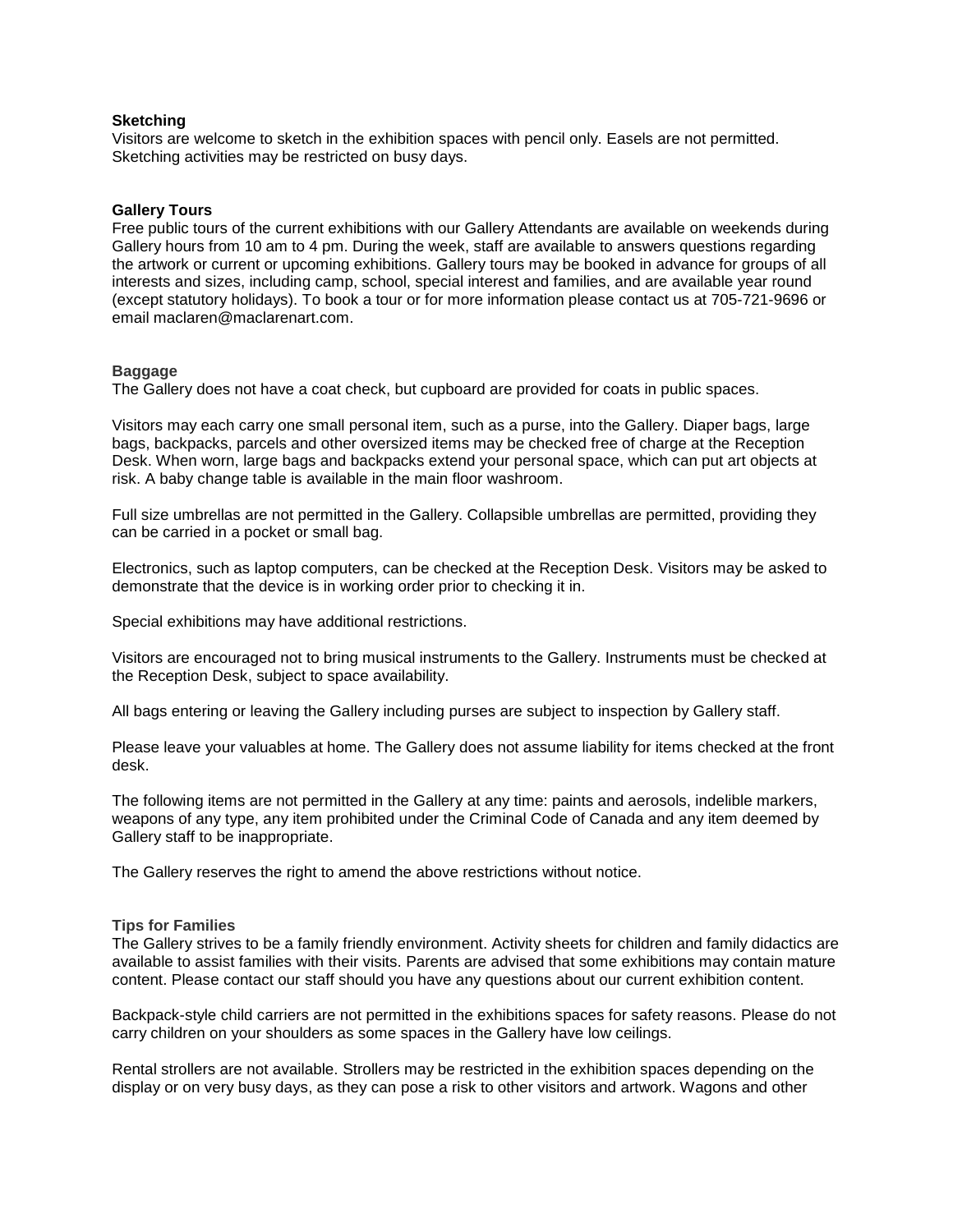vehicles that are pushed or pulled are not permitted in the Gallery. They pose a potential elevated risk to objects on display and to other visitors.

The Gallery Café can provide a high chair.

### **Bikes**

Bikes are not permitted within the building. Please check with the Reception Desk for the location of the closest bike rack. Bike locks are not available from the Gallery. Bike helmets, skateboards, skate shoes, roller blades and scooters are not permitted in the building. These items can be checked free of charge at the Reception Desk for the duration of your visit.

### **Accessibility**

The MacLaren Art Centre is committed to excellence in serving all Gallery visitors including people with disabilities. The MacLaren Art Centre provides Accessibility Standard for Visitor Service training to employees, volunteers and others who deal directly with the public, including volunteer Greeters and Gallery Guides. All staff and volunteers are trained and familiar with the assistive devices that may be used by visitors with disabilities while accessing our programmes or services. The present devices at the Gallery include the ramp to the front door, elevator, chair lift to café and automatic door. The Gallery is completely wheelchair accessible. Please see our Accessibility Policy**.** 

The MacLaren recognizes the diversity of our visitors' abilities and needs, and we offer a variety of programmes and services to ensure the accessibility of the Gallery and its programmes. Please check th[e](http://www.rom.on.ca/activities-programs/events-calendar) Event [Calendar](http://www.rom.on.ca/activities-programs/events-calendar) on our website for current exhibitions, upcoming programmes and public notices including service disruptions. The Gallery has developed an Admission Policy for persons with disabilities that enables visitors who use a support person to bring that person with them while accessing our education programmess and services and their support person will receive free admission.

### **Entrance**

The main entrance to the MacLaren Art Centre at 37 Mulcaster Street, on Mulcaster just south of Collier Street. It features automatic doors. A concrete gently-sloped ramp leads to the front door. Groups and school groups should use this entrance.

### **Parking**

Street parking is available and includes wheelchair-designated parking spots on Mulcaster Street. The MacLaren does not have designated visitor parking.

### **Assistive Devices**

We will ensure that our staff is trained and familiar with the assistive devices that may be used by visitors with disabilities while accessing our programmes or services. The present devices at the MacLaren Art Centre include the ramp to the front door, elevator, chair lift to café and automatic door.

### **Communication**

We will communicate with people with disabilities in ways that takes into account their disability. In addition to the wall didactics, large print guides for selected exhibitions are available in the binder in the exhibitions spaces.

#### **Service Animals**

We welcome people with disabilities and their registered service animals, such as guide dogs for the visually impaired. The Gallery Café can provide water for service animals upon request.

#### **Support Persons**

A person with a disability who is accompanied by a support person will be allowed to have that person accompany them on our premises or at our functions without additional fees. Gallery staff will communicate this to visitors. Notices will also be posted on our website and at the reception desk.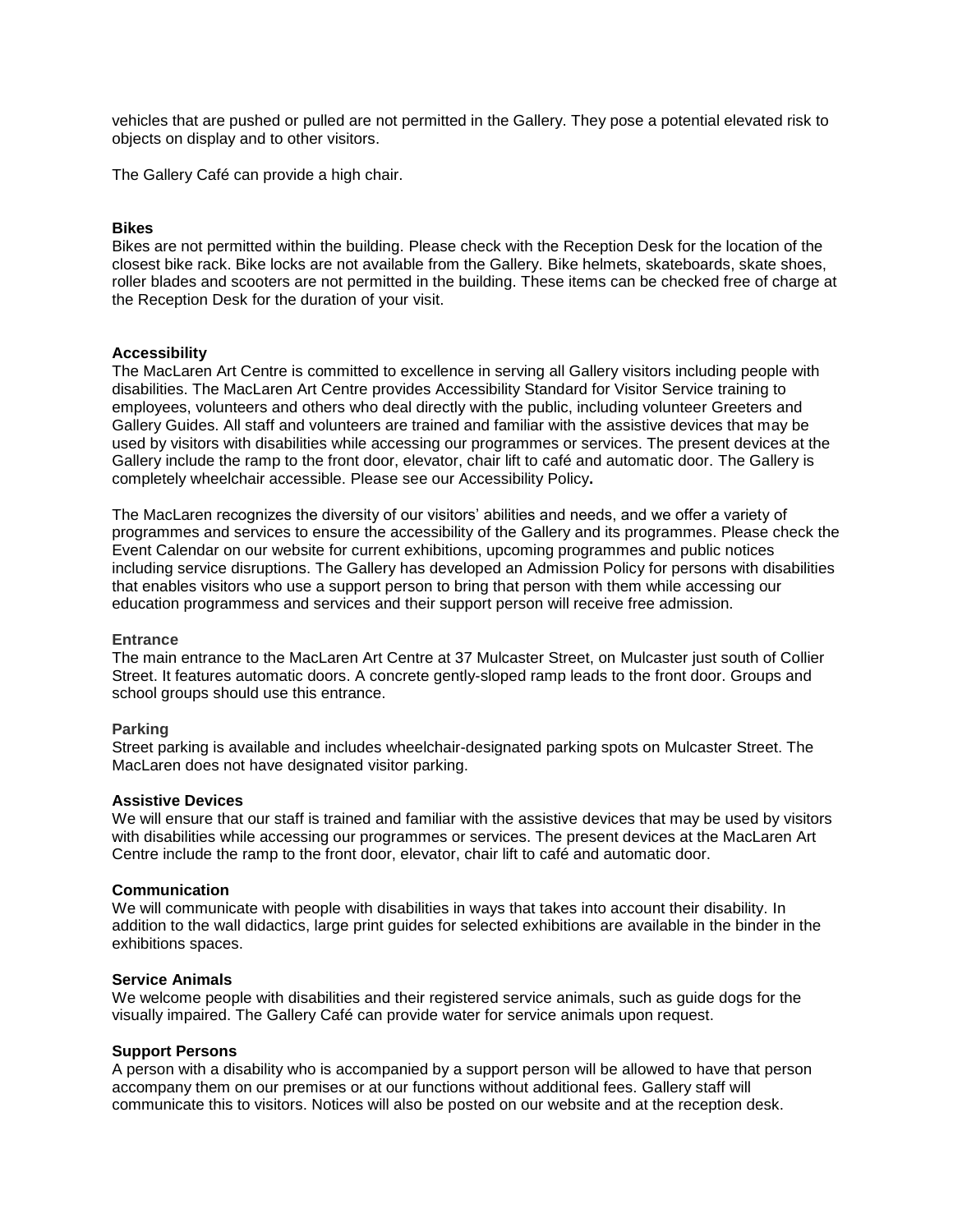## **Notice of Temporary Disruption**

In the event of a planned or unexpected disruption to services or facilities for visitors with disabilities (i.e. in ability to use the front door ramp, chair lift to café, elevator or automatic door) the MacLaren Art Centre will notify visitors on our website, with signage at front door and the reception desk. Visitors will be given the reason for the disruption, its anticipated length of time and a description of alternative facilities or services available.

### **Feedback Process**

Visitors who wish to provide feedback on the way the MacLaren Art Centre provides programmes and services to people with disabilities can e-mail the Gallery, make verbal suggestions, or write a letter. All feedback will be directed to the Executive Director and then shared with the members of the Joint Health & Safety Committee to review. Visitors can expect to hear back from the Executive Director and/or a Health & Safety Committee representative promptly in order to resolve the issue in a timely manner.

### **Modifications to this or Other Policies**

The MacLaren Art Centre is dedicated to reviewing and updating its policies regularly to ensure they continue to promote the dignity and independence of people living with disabilities.

# **MACLAREN ART CENTRE CODE OF CONDUCT**

The Maclaren Art Centre's code of conduct governs the behaviour of all persons in or associated with the Maclaren Art Centre.

### **Purposes of the Code**

- 1) To ensure that all staff, volunteers and patrons are treated with respect and dignity
- 2) To maintain a safe and healthy environment, and
- 3) To encourage the use of non-violent means to resolve conflict.

## **Standards of Behaviour**

All staff, volunteers and patrons must:

- Respect and comply with all applicable federal, provincial and municipal laws
- Demonstrate honesty and integrity
- Treat one another with dignity and respect at all times
- Respect the rights of others, regardless of race, ancestry, place of origin, ethnic origin, citizenship, religion, gender sexual orientation, age or disability
- Show proper regard for the Maclaren property and personal property of others
- Seek assistance from a staff member, if necessary, to resolve conflict peacefully, and
- Respect the needs of others to work in an environment conducive to learning, creating and working.

## **Safety**

Staff, volunteers and patrons must not:

- Pose a physical threat, intimidate or cause physical injury to any other person
- Pose a threat under the influence of alcohol, illegal drugs, noxious substance or provide others with any of the substances listed
- Engage in behaviour that is insulting, intimidating, humiliating, hurtful, malicious, degrading or otherwise offensive to an individual, including all forms of harassment, from bullying to hate propaganda and profanity, or
- Engage in sexual harassment, i.e. conduct of a sexual nature that is unwanted and likely to cause offence or humiliation to any individual.

## **Discipline Procedures**

Depending on the incident, the process may include:

1) Verbal warning